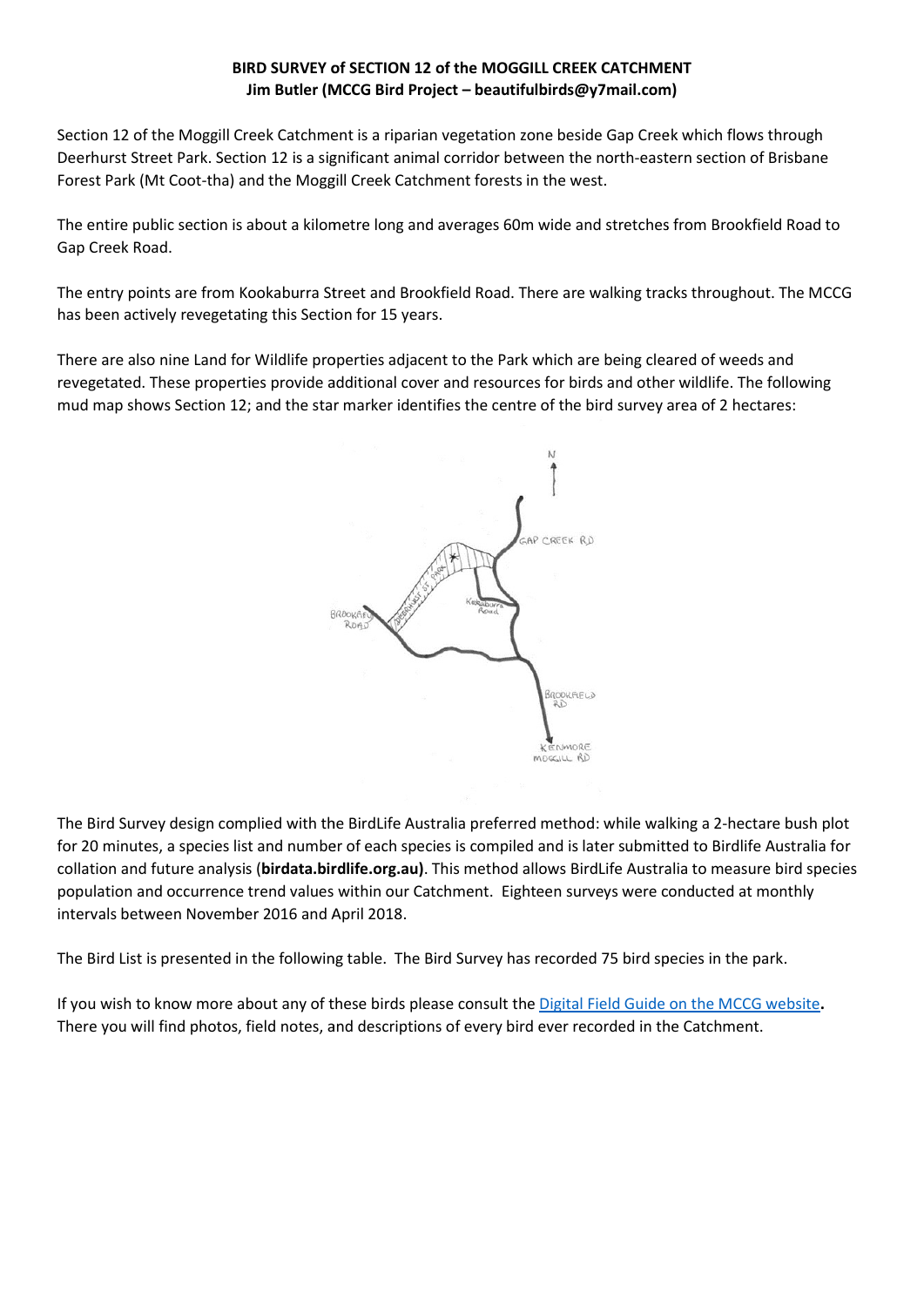|  |  |  |  | Bird List for Section 12: Deerhurst Street Park and Gap Creek |  |  |  |  |  |
|--|--|--|--|---------------------------------------------------------------|--|--|--|--|--|
|--|--|--|--|---------------------------------------------------------------|--|--|--|--|--|

| <b>Bird Common Name</b>     | <b>Reporting Rate</b> | <b>Bird Common Name</b>          | <b>Reporting Rate</b> |
|-----------------------------|-----------------------|----------------------------------|-----------------------|
| Lewin's Honeyeater          | 100%                  | Little Lorikeet                  | 23%                   |
| Rainbow Lorikeet            | 96%                   | Yellow-faced Honeyeater          | 23%                   |
| Grey Shrike-thrush          | 81%                   | Eastern Koel                     | 19%                   |
| <b>Torresian Crow</b>       | 77%                   | Pale-headed Rosella              | 19%                   |
| Eastern Whipbird            | 73%                   | White-throated Honeyeater        | 19%                   |
| <b>Bar-shouldered Dove</b>  | 69%                   | Large-billed Scrubwren           | 19%                   |
| Australian Magpie           | 69%                   | Shining Bronze-Cuckoo            | 15%                   |
| Australian Brush-turkey     | 65%                   | Scaly-breasted Lorikeet          | 15%                   |
| Sulphur-crested Cockatoo    | 65%                   | Variegated Fairy-wren            | 15%                   |
| Australasian Figbird        | 65%                   | Little Friarbird                 | 15%                   |
| Olive-backed Oriole         | 61%                   | <b>Rufous Fantail</b>            | 15%                   |
| Pied Butcherbird            | 61%                   | Magpie-lark                      | 15%                   |
| <b>Grey Butcherbird</b>     | 61%                   | <b>Black-faced Monarch</b>       | 15%                   |
| Laughing Kookaburra         | 58%                   | <b>Brush Cuckoo</b>              | 12%                   |
| Noisy Friarbird             | 58%                   | Rainbow Bee-eater                | 12%                   |
| <b>Striated Pardalote</b>   | 58%                   | <b>Welcome Swallow</b>           | 12%                   |
| White-browed Scrubwren      | 58%                   | White-headed Pigeon              | 8%                    |
| White-throated Treecreeper  | 54%                   | Wompoo Fruit-Dove                | 8%                    |
| Golden Whistler             | 54%                   | Channel-billed Cuckoo            | 8%                    |
| Peaceful Dove               | 50%                   | Little Corella                   | 8%                    |
| Scarlet Honeyeater          | 50%                   | <b>Blue-faced Honeyeater</b>     | 8%                    |
| <b>Eastern Yellow Robin</b> | 50%                   | <b>Black-faced Cuckoo-shrike</b> | 8%                    |
| <b>Brown Thornbill</b>      | 46%                   | Little Shrike-thrush             | 8%                    |
| Cicadabird                  | 46%                   | <b>Russet-tailed Thrush</b>      | 8%                    |
| Pied Currawong              | 46%                   | Brown-capped Emerald-Dove        | 4%                    |
| Brown Cuckoo-Dove           | 42%                   | Superb Fruit-Dove                | 4%                    |
| Sacred Kingfisher           | 42%                   | Tawny Frogmouth                  | 4%                    |
| <b>Noisy Miner</b>          | 42%                   | Masked Lapwing                   | 4%                    |
| Red-browed Finch            | 42%                   | Cattle Egret                     | 4%                    |
| Rose-crowned Fruit-Dove     | 38%                   | Australian White Ibis            | 4%                    |
| Australian King-Parrot      | 38%                   | White-throated Gerygone          | 4%                    |
| Spangled Drongo             | 38%                   | Varied Sittella                  | 4%                    |
| Wonga Pigeon                | 35%                   | Rufous Whistler                  | 4%                    |
| <b>Brown Honeyeater</b>     | 35%                   | Willie Wagtail                   | 4%                    |
| <b>Grey Fantail</b>         | 35%                   | <b>Spectacled Monarch</b>        | 4%                    |
| Fan-tailed Cuckoo           | 31%                   | Rose Robin                       | 4%                    |
| Silvereye                   | 27%                   | Mistletoebird                    | 4%                    |
| <b>Pheasant Coucal</b>      | 23%                   |                                  |                       |

This survey was requested by Michael Humphrey,the Leader of Section 12 to assist with funding proposals.

If the Leader of any other Section believes that a similar bird survey would be of benefit I would welcome a request. And if there are other birders looking to do surveys in the Catchment I would appreciate helping and being helped.

And I would like to commend and thank those birders who contributed to this project: Ian Muirhead, Kay McLennan, Chris Read.